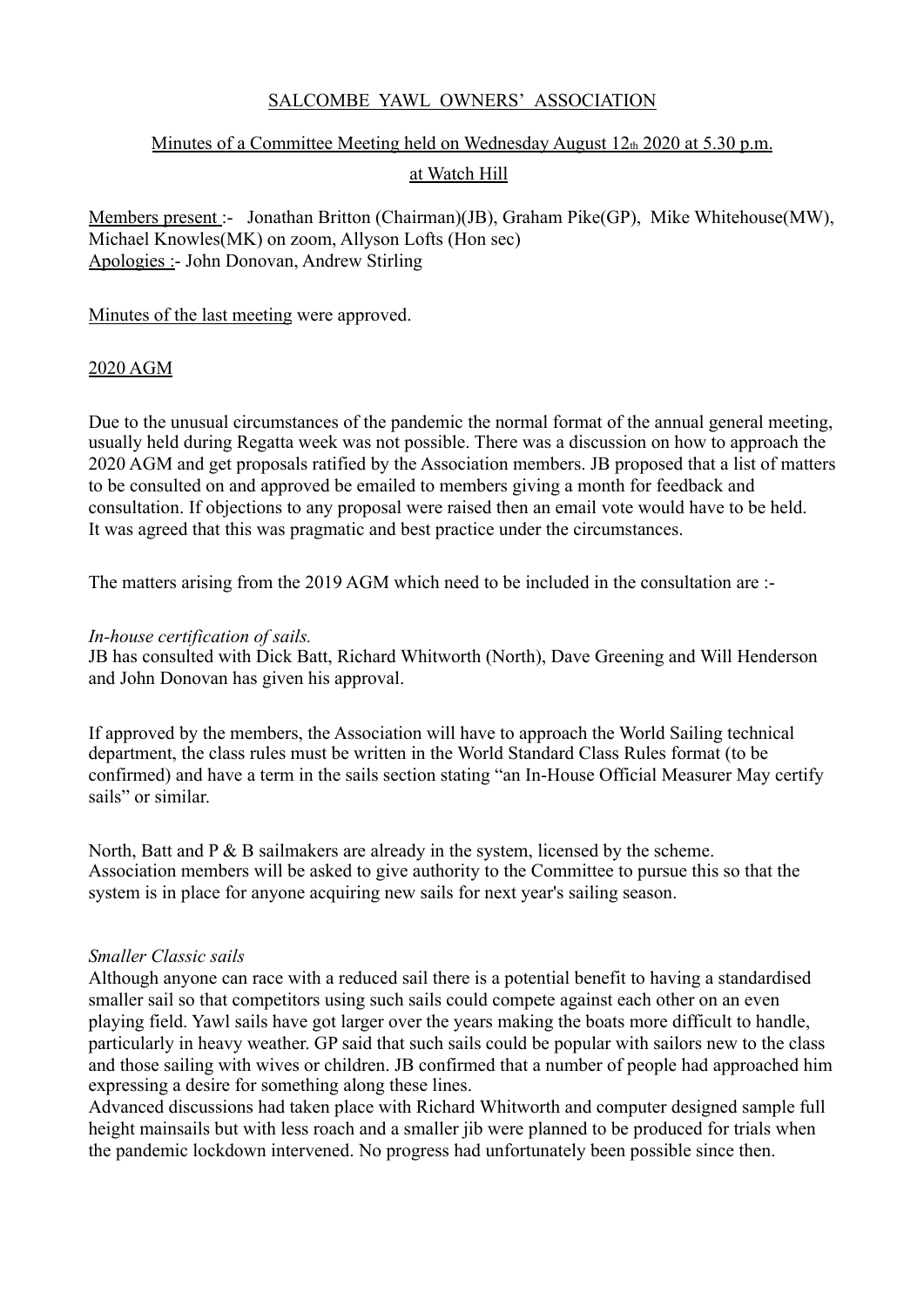The committee agreed that it would ask the membership to comment on the proposal for the development of a suitable spec and authorise the committee to approve this after a suitable period of consultation. The intention would be that this would be completed in time for people to get sails made up for the start of next season if possible.

MK said it was important that windows were included in the spec.

Separately the Committee would have to decide how and when race prizes could be awarded for competitors using such sails and this would require consultation with the SYC about the practical aspects of managing the logistics involved.

#### *New Committee members*

GP is retiring from the Committee having served for 4 years. There was a discussion about possible replacements and after discussion about several potential candidates it was agreed that JB will approach Stephen Galvin to see whether he is willing to serve.

There followed a discussion about appointing Tristan Stone as the technical advisor on the Committee, a vacant position which does not require full Association membership. The Committee members not present at the meeting had already expressed approval for this possible appointment. The problem of a potential conflict of interest was raised but it was decided that there was sufficient balance on the Committee to temper any commercial interest. MW had no objection saying we were fortunate to have such a specialist boatyard.

JB will visit Tristan and if he too is willing to be proposed as a Committee member both names will be put to the membership for approval.

## Social Programme

The Yacht Club intends to hold the September Open Meeting but Simon Dobson had indicated it was unlikely the SYC would be able to host a land based social event and tides preclude an impromptu evening water based get together.

The proposed visit to Helford will have to be delayed until at least 2022.

In the current environment we cannot commit to any social events and dinner venues may be booked for weddings if restrictions are lifted. We will wait to see how things develop before making any commitments.

MK generously offered his garden for events. JB said he might host a Chairman's drinks party in his garden during Regatta next year but nothing can be planned, we will have to be flexible.

#### **Accounts**

Explanation will accompany the accounts re the £2100 refund owed to the Association by the Harbour House Hotel. JB will chase payment with legal threat if needed.